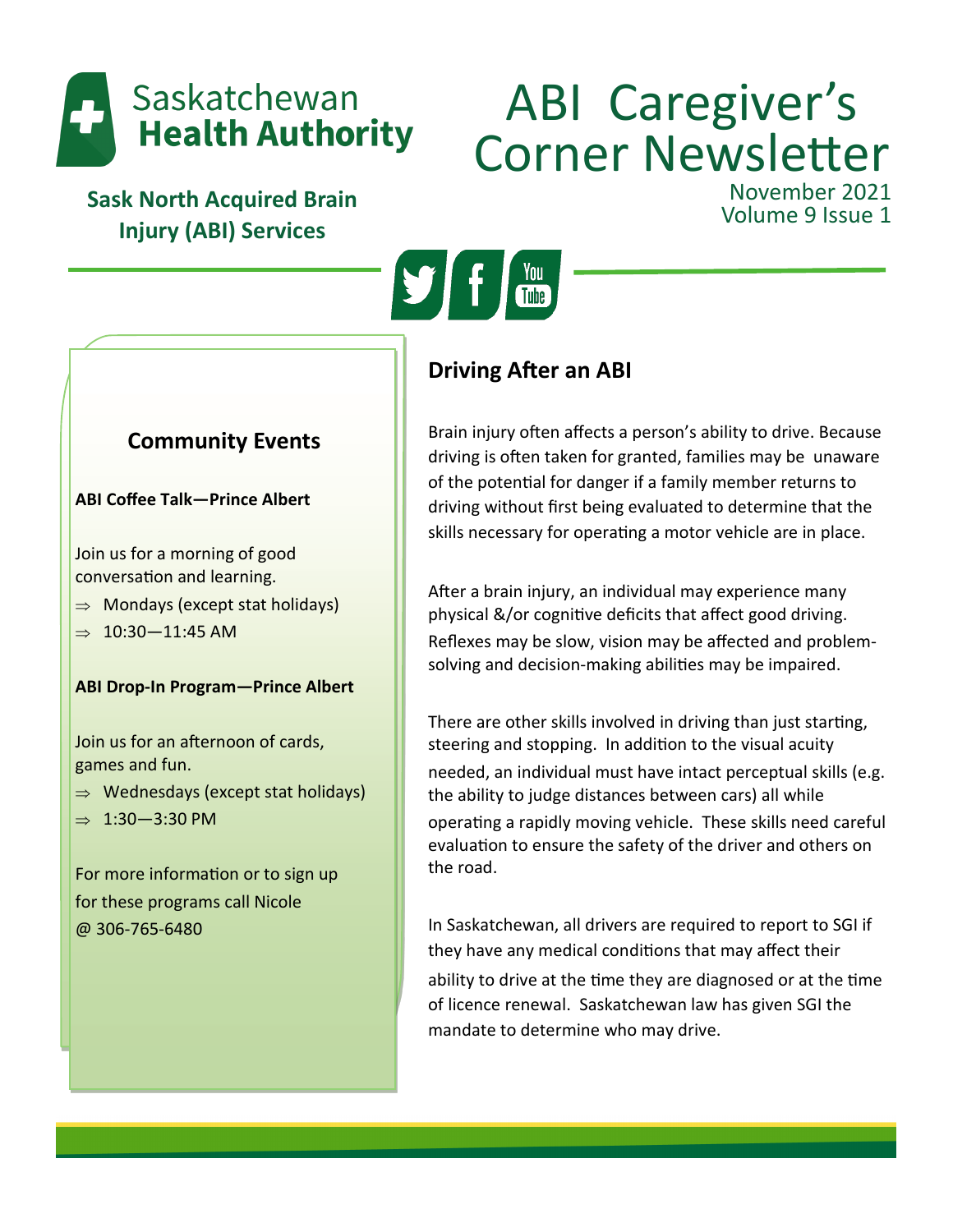#### **Driving After an ABI — Continued**

A doctor may advise an individual and their family about the individual's safety to drive. However, SGI must be notified of the individual's medical condition even if the doctor says they are safe to drive. If the medical condition is not reported and they are involved in a motor vehicle collision, their insurance coverage may not be valid.

To notify SGI, a Supplementary Medical Application form should be completed. The form can be found at any driver's licence issuer or on the SGI website (www.sgi.sk.ca). Once SGI receives the form, an individual's driving ability will be assessed by the Medical Review Unit (MRU). When a review by the MRU indicates that an individual's medical condition is affecting their driving ability, restrictions may be applied to ensure their continued safety. Driving privileges may also be suspended.



#### **Driving Ability Assessment**

To judge an individual's ability to drive, the MRU may request a medical report from physicians and optometrists about any sudden illnesses or ongoing medical conditions. Depending on the type of medical condition, the MRU may monitor the individual's condition &/or they may ask the individual to complete 1 or more of the following:

- $\Rightarrow$  Written knowledge exam—basic driving theory &/or traffic sign test
- $\Rightarrow$  Road test—an evaluation of your ability to safely drive a vehicle
- $\Rightarrow$  Driver assessment programs

Driving assessment programs assess an individual's medical fitness to drive—the ability to operate a motor vehicle in a way that's safe for them and others on the road. Driving assessments typically include:

- $\Rightarrow$  Review of driving history, driving needs, licence status and road knowledge
- $\Rightarrow$  Review of medical history
- $\Rightarrow$  Evaluation of vision, cognition, visual perceptual abilities, reaction time, ability to respond to different situations and to potential dangers
- $\Rightarrow$  A road test will be completed if appropriate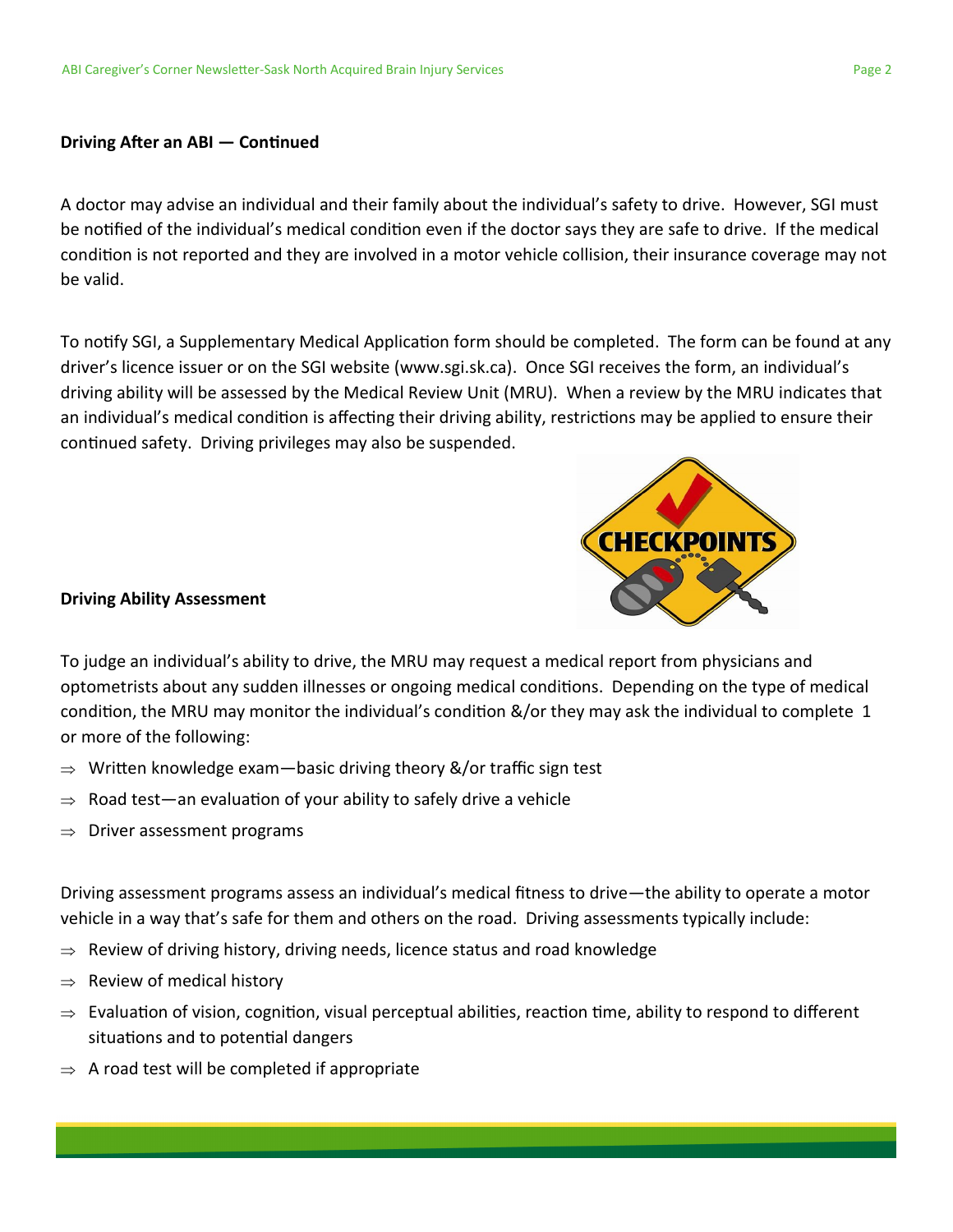#### **Driving Assessment Programs — Continued**

An individual may refer them self to a driving assessment program or someone else may provide a referral (e.g. family, physician, therapist, SGI, WCB, etc.). There is a fee for this service. When an assessment is completed, a report will be sent to the MRU outlining appropriate recommendations. Recommendations of the assessment will indicate:

- $\Rightarrow$  Medical fitness to drive
- $\Rightarrow$  If adaptive equipment, techniques or additional training may be beneficial
- $\Rightarrow$  If further testing in the future is necessary or warranted

#### References:

Phyllis Goertz & Bryan Acton. (2000). The Survival Guide: Living with Acquired Brain Injury in the Community. Saskatoon Health District.

SGI. (2021). The Medical Review Unit. https://www.sgi.sk.ca/medical-conditions

Saskatchewan Health Authority. (2021). Driver Assessment Program. Regina Qu'Appelle Health Region. https://rqhealth.ca/ department/rehabilitation/driver-assessment-program-dap

## **ABI Resources**

- $\Rightarrow$  Sask North Acquired Brain Injury Services onsite library
- $\Rightarrow$  Acquired Brain Injury Partnership Project (www.abipartnership.sk.ca)
	- Video Series—Introduction to ABI
	- Book—The Survival Guide; Living with Acquired Brain Injury in the Community
- $\Rightarrow$  Saskatchewan Brain Injury Association (1-888-373-1555)
- $\Rightarrow$  Heart and Stroke Foundation of Canada (heartandstroke.ca)

#### $\Rightarrow$  Brainstreams.ca

- Blog Series—Between the Lines: Stories of Brain Injury Survivors
- Podcast—Time to Talk Traumatic Brain Injury